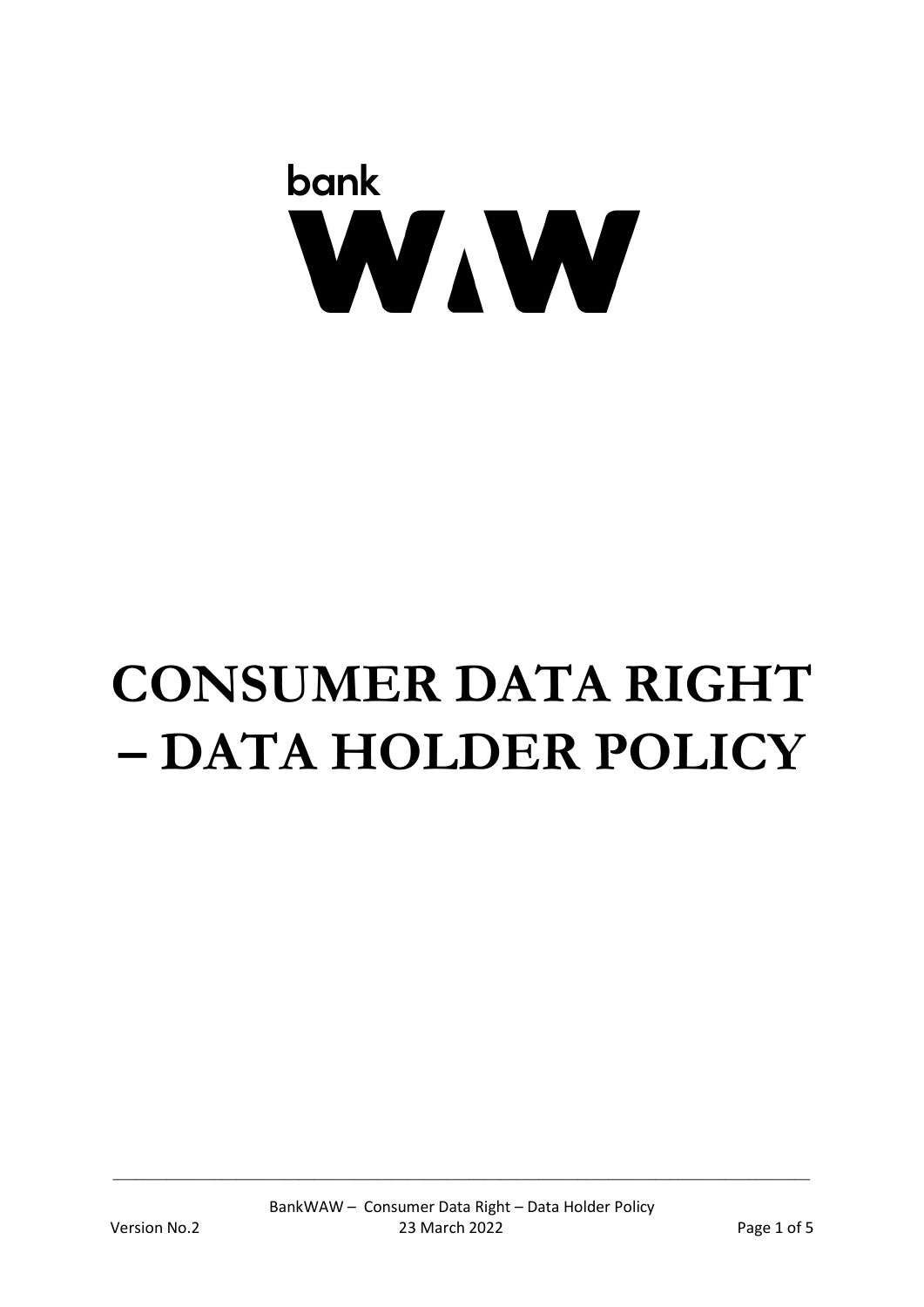#### **POLICY AND REVIEW CONTROL SHEET**

| <b>Review No.</b> | Date Approved   | <b>Changes Made</b>                                  |
|-------------------|-----------------|------------------------------------------------------|
| . .               | 28 October 2021 | Policy first approved.                               |
| L.                | 23 March 2022   | Rebrand changes – name, email and website addresses. |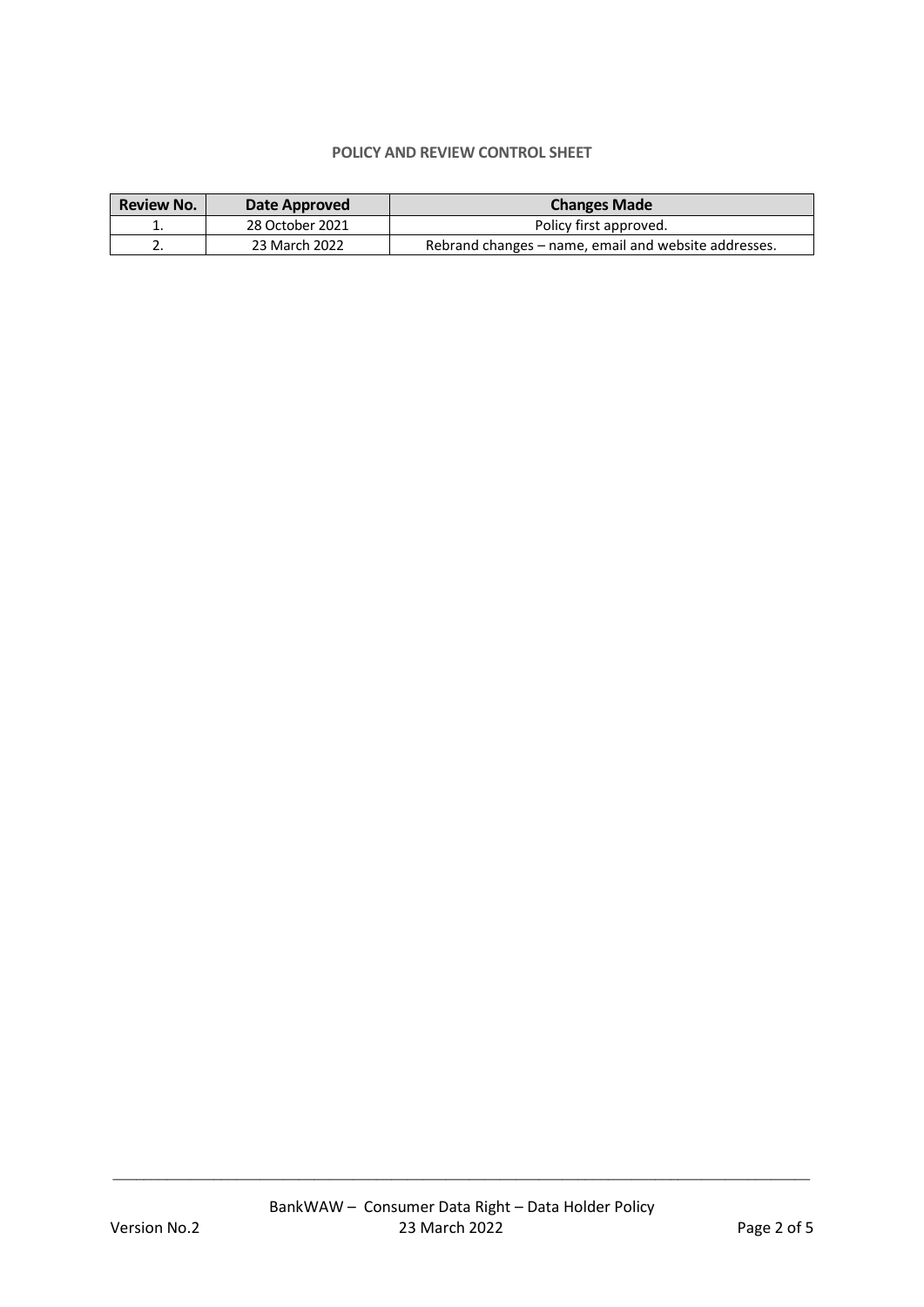### **INDEX**

- 1. PURPOSE
- 2. COMMENCEMENT OF POLICY
- 3. SCOPE
- 4. REGULATORY FRAMEWORK
- 5. HOW YOU CAN ACCESS AND/OR CORRECT YOUR DATA
- 6. DISCLOSING CDR DATA
- 7. MAKING A COMPLAINT
- 8. RELATED DOCUMENTS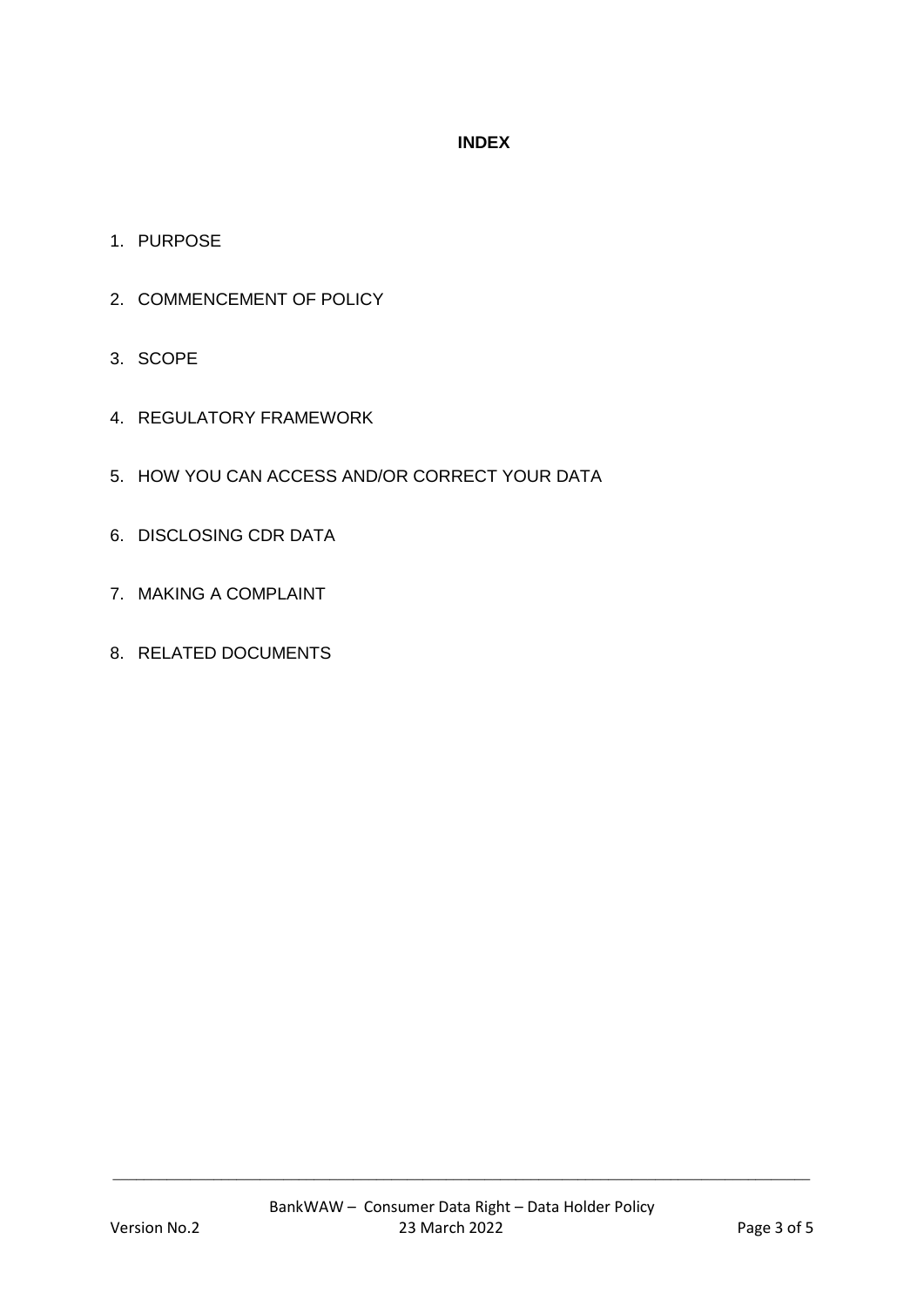#### **1. PURPOSE**

This Policy has information about how BankWAW (WAW) deals with data under the Consumer Data Right (CDR) regime. This Policy only applies to data under the CDR regime (CDR Data). For information about how we collect, use, hold and disclose personal information under Privacy Laws, see our Privacy Policy on our website at www.bankwaw.com.au

This Policy will be used whilst WAW operates only as a data holder.

If WAW becomes an accredited data recipient, a Consumer Data Right - Accredited Data Recipient Policy will be adopted.

#### **2. COMMENCEMENT OF POLICY**

This Policy will commence from 28 October 2021.

#### **3. SCOPE**

The Consumer Data Right was introduced by the Federal Government to give customers rights to their data. Consumer Data Right has been introduced in banking. This refers to a customer's existing banking data (eg transaction history, account types, interest rates and balances).

Consumer Data Right will grow over time, as more and more providers become accredited. As it grows, it will become more powerful for individuals and small businesses.

Under the CDR legislation, WAW customers can request access to and correct CDR Data about them. They can also authorise us to share this data with accredited persons.

#### **4. REGULATORY FRAMEWORK**

- Competition and Consumer Act 2010
- Competition and Consumer (Consumer Data Right) Rules 2020

#### **5. HOW YOU CAN ACCESS AND/OR CORRECT YOUR CDR DATA**

You can request access to your CDR Data at any time. You can request access to your CDR Data directly, or you can authorise an accredited person to do so on your behalf.

If the CDR Data we hold is incorrect, you can ask us to correct it.

You can make a request by contacting us, by visiting one of our Service Centres, or by telephone. Contact details can be found on our website at www.bankwaw.com.au

If you are an individual, you may also be able to access and/or correct CDR Data that is your personal information. See our Privacy Policy [www.bankwaw.com.au] for more information on how you can seek to access and/or correct your personal information.

#### **6. DISCLOSING CDR DATA**

We will only disclose CDR Data to an accredited person if you have authorised us to do so.

We will only disclose CDR Data as required under the CDR regime or to otherwise comply with the law. We will not accept any requests for disclosure of voluntary data.